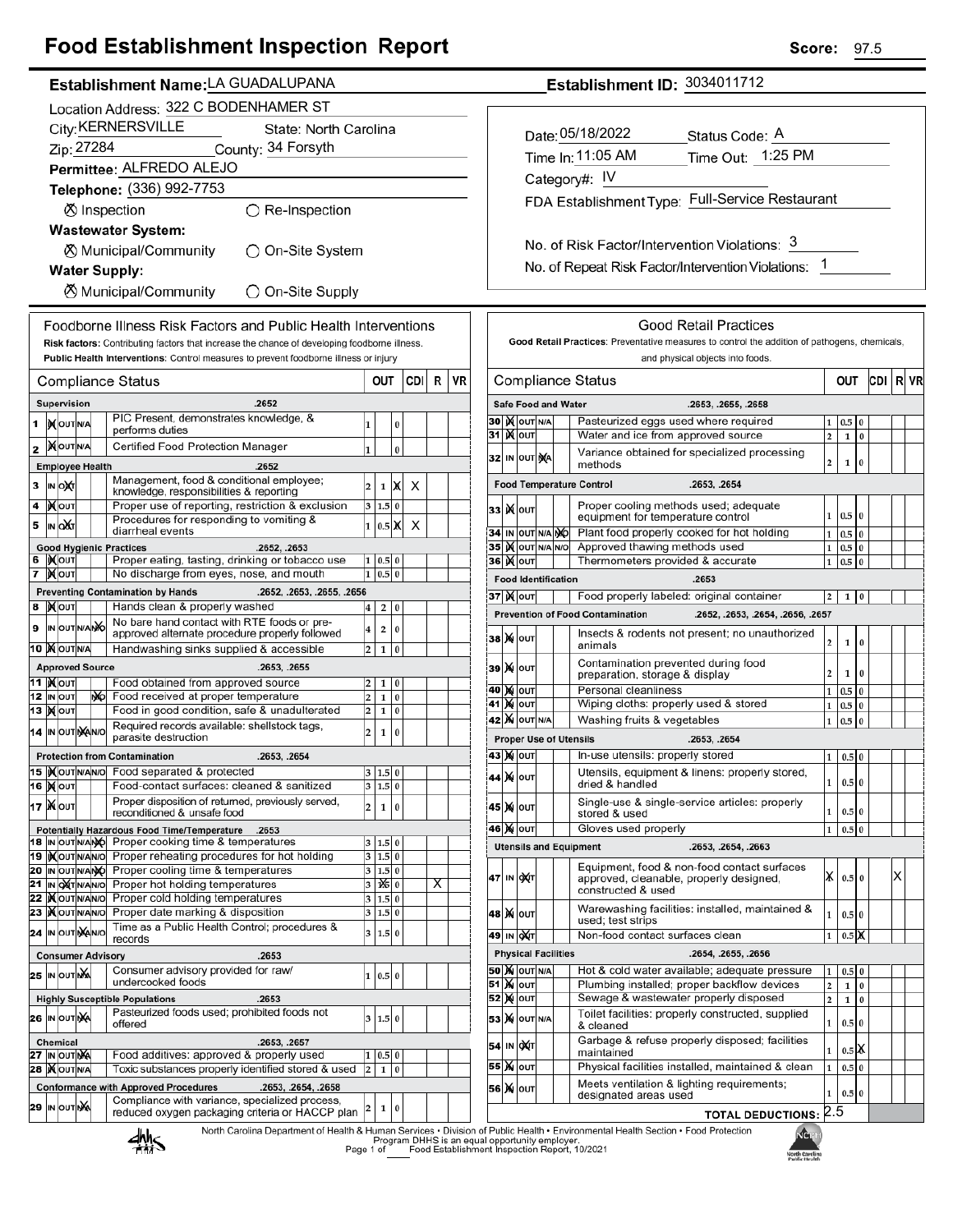# Comment Addendum to Food Establishment Inspection Report

| Establishment Name: LA GUADALUPANA                                                                                     |          | Establishment ID: 3034011712                                                        |                                    |  |  |  |  |  |
|------------------------------------------------------------------------------------------------------------------------|----------|-------------------------------------------------------------------------------------|------------------------------------|--|--|--|--|--|
| Location Address: 322 C BODENHAMER ST<br>City: KERNERSVILLE                                                            | State:NC | $ \mathsf{X} $ Inspection $\Box$ Re-Inspection<br> X <br>Comment Addendum Attached? | Date: 05/18/2022<br>Status Code: A |  |  |  |  |  |
| Zip: 27284<br>County: 34 Forsyth                                                                                       |          | Water sample taken? $\Box$ Yes $\Box$ No                                            | Category #: $IV$                   |  |  |  |  |  |
| Wastewater System: X Municipal/Community   On-Site System<br>Water Supply:<br> x  Municipal/Community   On-Site System |          | Email 1:m.hdz71@yahoo.com<br>Email 2:                                               |                                    |  |  |  |  |  |
| Permittee: ALFREDO ALEJO                                                                                               |          |                                                                                     |                                    |  |  |  |  |  |
| Telephone: (336) 992-7753                                                                                              |          | Email $3$ :                                                                         |                                    |  |  |  |  |  |
| Temperature Observations                                                                                               |          |                                                                                     |                                    |  |  |  |  |  |

| Effective January 1, 2019 Cold Holding is now 41 degrees or less |                                  |                 |          |           |          |      |  |  |
|------------------------------------------------------------------|----------------------------------|-----------------|----------|-----------|----------|------|--|--|
| Item<br>Servsafe -<br>10/30/2022                                 | Location<br>Alfredo Alejo        | Temp Item<br>00 | Location | Temp Item | Location | Temp |  |  |
| hot water                                                        | 3-comp                           | 129             |          |           |          |      |  |  |
| Cl sanitizer (ppm)                                               | $3$ -comp                        | 100             |          |           |          |      |  |  |
| pinto beans                                                      | steam table                      | 137             |          |           |          |      |  |  |
| beef tongue                                                      | steam table                      | 153             |          |           |          |      |  |  |
| pulled pork                                                      | steam table                      | 141             |          |           |          |      |  |  |
| sliced tomato                                                    | prep unit (top)                  | 41              |          |           |          |      |  |  |
| chopped lettuce                                                  | prep unit (top)                  | 41              |          |           |          |      |  |  |
| cuajada cheese                                                   | prep unit (reach in)             | 40              |          |           |          |      |  |  |
| beef                                                             | stand-up cooler                  | 39              |          |           |          |      |  |  |
| pinto beans                                                      | stand-up cooler                  | 40              |          |           |          |      |  |  |
| pinto beans<br>(thawing)                                         | walk-in cooler                   | 34              |          |           |          |      |  |  |
|                                                                  |                                  |                 |          |           |          |      |  |  |
|                                                                  |                                  |                 |          |           |          |      |  |  |
|                                                                  |                                  |                 |          |           |          |      |  |  |
|                                                                  |                                  |                 |          |           |          |      |  |  |
|                                                                  |                                  |                 |          |           |          |      |  |  |
|                                                                  |                                  |                 |          |           |          |      |  |  |
|                                                                  |                                  |                 |          |           |          |      |  |  |
|                                                                  |                                  |                 |          |           |          |      |  |  |
|                                                                  |                                  |                 |          |           |          |      |  |  |
|                                                                  |                                  | First           | Last     |           |          |      |  |  |
|                                                                  | Person in Charge (Print & Sign): |                 |          | auleoly   |          |      |  |  |
|                                                                  |                                  | First           | Last     |           | フェノ      |      |  |  |

Regulatory Authority (Print & Sign): Travis **Addis** 

REHS ID: 3095 - Addis, Travis

'n W

Verification Required Date:

REHS Contact Phone Number:

● Division of Public Health ● Environmental Health Section<br>DHHS is an equal opportunity employer.<br>\_\_\_ Food Establishment Inspection Report, 10/2021 North Carolina Department of Health & Human Services ● Food Protection Program Page 1 of